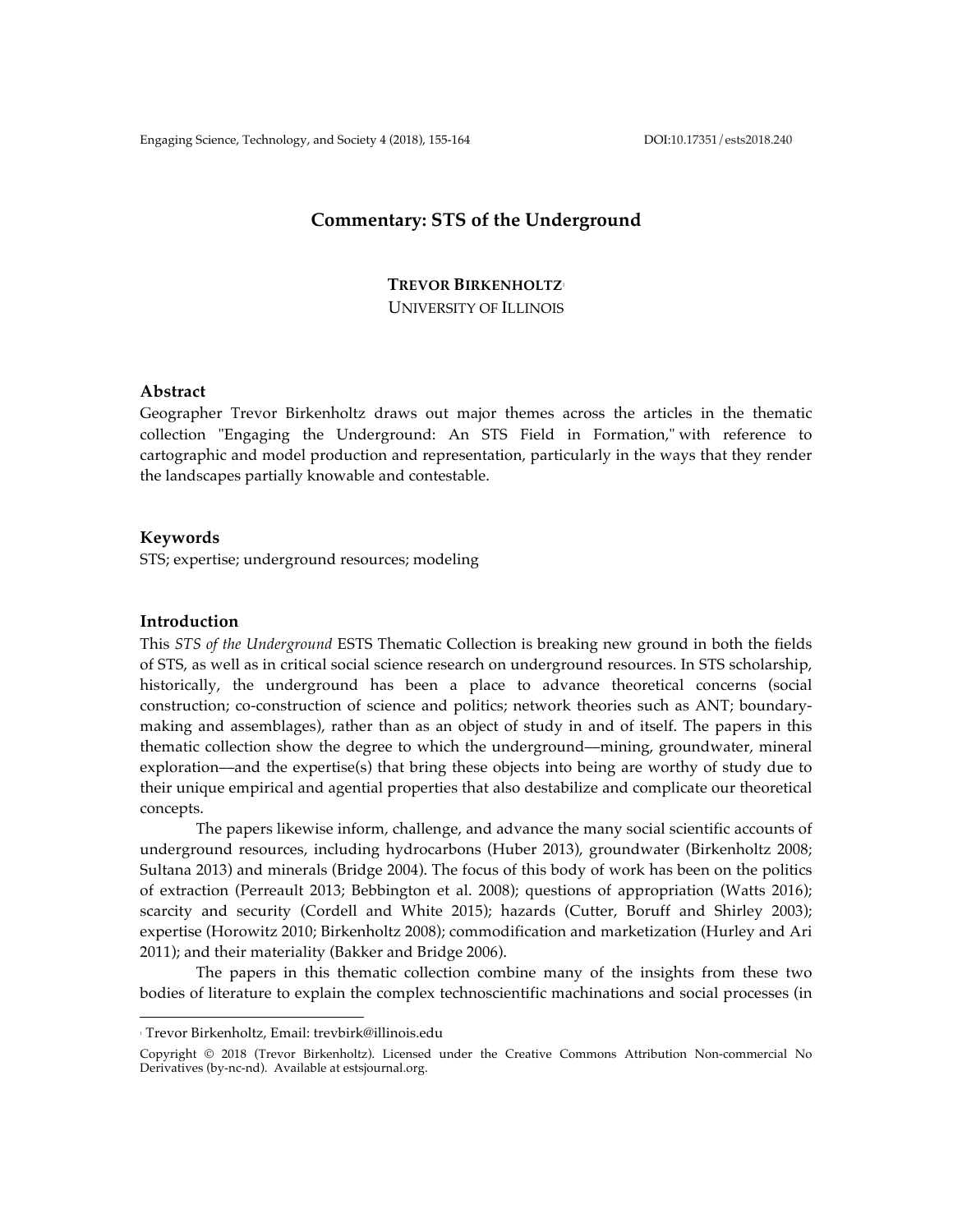the Latourian sense) that bring underground resources into being. Some of the papers also expand upon and inform research from critical cartographies (Crampton and Krygier 2005). Collectively, the articles in this thematic collection advance an understanding of an "STS of the Underground" in at least three ways. First, the papers elucidate the histories of underground exploration and the way they accumulate over time like a palimpsest. In doing so, they elucidate how these histories of exploration, knowing, and rendering legible are embedded in complex political economies of knowledge (Sismondo 2010). Second, they demonstrate the tensions between local and technical expertise that make these processes possible. Here, resources do not simply exist but are brought into being through multiple knowledges, and highly contested modeling and mapping processes that render them legible. In doing so, they show how these efforts and these knowledge(s) are not politically neutral but are reflective of society. And finally, the papers combine insights from STS and critical social science, generally, to explore the degree to which these power struggles over representation and modeling outcomes, like uncertainty, have implications for social power and justice, political representation, and the distribution of environmental and material harms and benefits.

#### **Complex Histories: Political Economy of Underground Exploration and Knowing**

A particular thread in STS research has focused on the political economy of knowledge as it pertains to development in the Global South (Adas 1989; Cozzens et al. 2008). Much of this work has concentrated on the process of knowledge transfer and expertise from the so-called core to the periphery, and the conflicts it creates (Hecht 2002). The papers here advance this body of work by demonstrating the hybridization of technical and local expertise in spaces in the periphery, and the way that they migrate back to the core. In doing so, they destabilize these dichotomous categories and re-center expertise as agency to so-called peripheral spaces. They go onto explain that these local knowledges not only make discovery possible but also demonstrate the degree to which technical/colonial knowledge relies on local expertise in hybrid ways.

 This is no more evident than in the process of "discovery." In her paper, d'Avignon demonstrates how the "discovery" of gold in the Sabodala gold mine in southeastern Senegal is a layered historical process that has to do with vernacular communities passing down knowledge and "transferring" it to mostly western experts who then "developed" the deposits. This began during the French colonial period when French geologists would rely on local artisanal miners for cartographic aid. Then beginning in the 1960s, after Senegal gained independence, exploration continued in earnest. It was funded by the Senegalese state with the aid of mainly European and Russian experts. But these projects were "shelved" in the 1970s due to low global gold prices. The 2000s witnessed an upswing in the global gold market. This led to growing interest from international mining investors and the Sabodala mine was re-opened for bidding. The Canadian firm, Teranga, ultimately took over the mine in 2012, subsuming its "exploration permit and research data." Throughout this entire process, spanning from the mid  $20<sup>*</sup>$  century to the present, local Mande clans' mineral knowledge and use rights were systematically expunged. In tracking this development, d'Avignon animates these historical processes of discovery and valorization of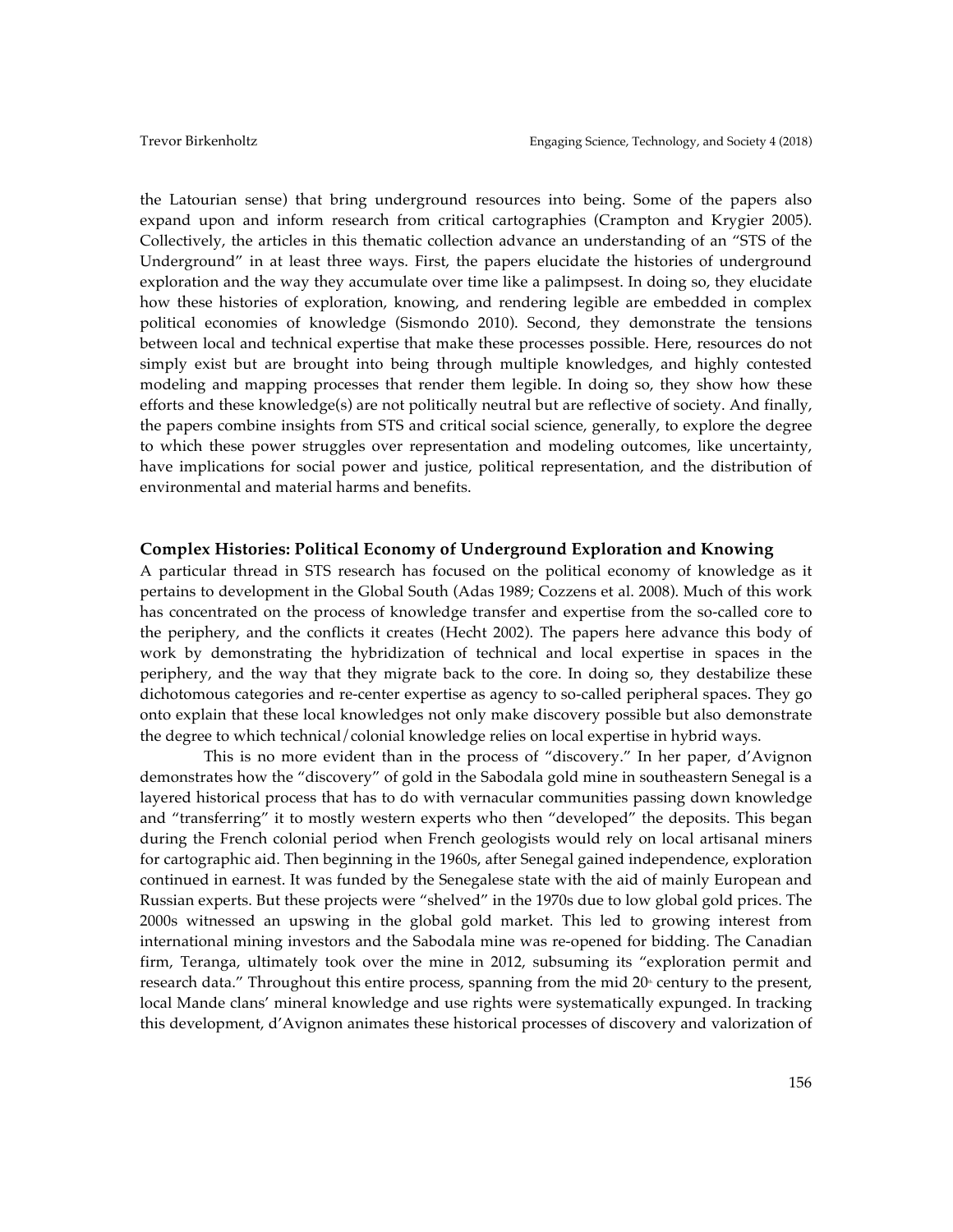previous research and knowledge, while also showing its contemporary significance for existing populations in the area. She then ties these to the prospects for local people in staking claims to past, present, and future resources. The Sabodala case clearly illustrates the degree to which mineral knowledge and prospecting expertise are embedded in a global political economy of knowledge.

In a similar vein, Kneas identifies a fascinating contradiction around mineral reserves in Ecuador, namely the transformation of the country from being supposedly "mineral poor" in the 1960s to proclamations in 2016 by the Ecuadorian government that the country sits on vast deposits of porphyry copper. In this turnabout, the state relied on recent studies completed by the Prospectors and Development Association of Canada (PDAC), which argue that the country is 90% unexplored. Along with state agencies, PDAC believes that the country sits on vast deposits. In his paper, Kneas addresses the question of what can account for that transformation.

The answer rests with the evolution of plate tectonic theory and state-led modernization efforts. In the  $19^{\circ}$  century, geological cartographers developed the theory of "Andean Uniformity" whereby it was posited that the Andes are uniform and rich in minerals from Chile to Colombia. But then, in the early  $20<sup>°</sup>$  century, American geologists contradicted these claims, instead arguing for "Andean heterogeneity." They claimed that Ecuador was largely unexplored and that claims to uniformity were unsubstantiated.

Geological thinking evolved through the late  $20<sup>o</sup>$  century. This resulted in a rethinking of plate-tectonic theory, which once again raised the possibility of Andean uniformity. The scientific advancements in plate-tectonic theory coincided with two further simultaneous processes. First, rise of Canadian "junior" mineral exploration firms, with financial backing from the Toronto Stock Exchange, were looking to exploit new sites of mineral wealth. Second, the Ecuadorian state was attempting to attract inward investment in the mining sector and reclaim its place as a mineral rich Andean country.

Taken together, the case for Ecuadorian mineral wealth has re-emerged within a specific political economy of knowledge, embedded in state-led extractive industry ambitions. In excavating this history, Kneas demonstrates the links between the state/capital and knowledge, where the state and firms have an interest in advancing claims of mineral abundance. The Ecuadorian state, along with PDAC, marshaled not only advances in plate tectonic theory and the hunger of Canadian financial interests for new sites of investment and potential capital accumulation, but also "uncertainty" in these "recent theorizations of porphyry copper." Both the state and investment-seeking private firms exploited the inherent uncertainty in the models of mineral abundance and in the potential returns.

In a similar vein, Kroepsch examines the political use and scientific adjudication of "uncertainty" in groundwater modeling and property claims. Kroepsch demonstrates how the historically and highly contested landscape of groundwater rights has infused modeling efforts to adjudicate competing knowledge claims around groundwater flow, availability, and assertions over its use. Kroepsch's paper is driven by the question "how and why it is that our improved ability to 'see' underground has not generated epistemic consensus about subterranean space." She posits that groundwater models act as "world builders" that not only represent the non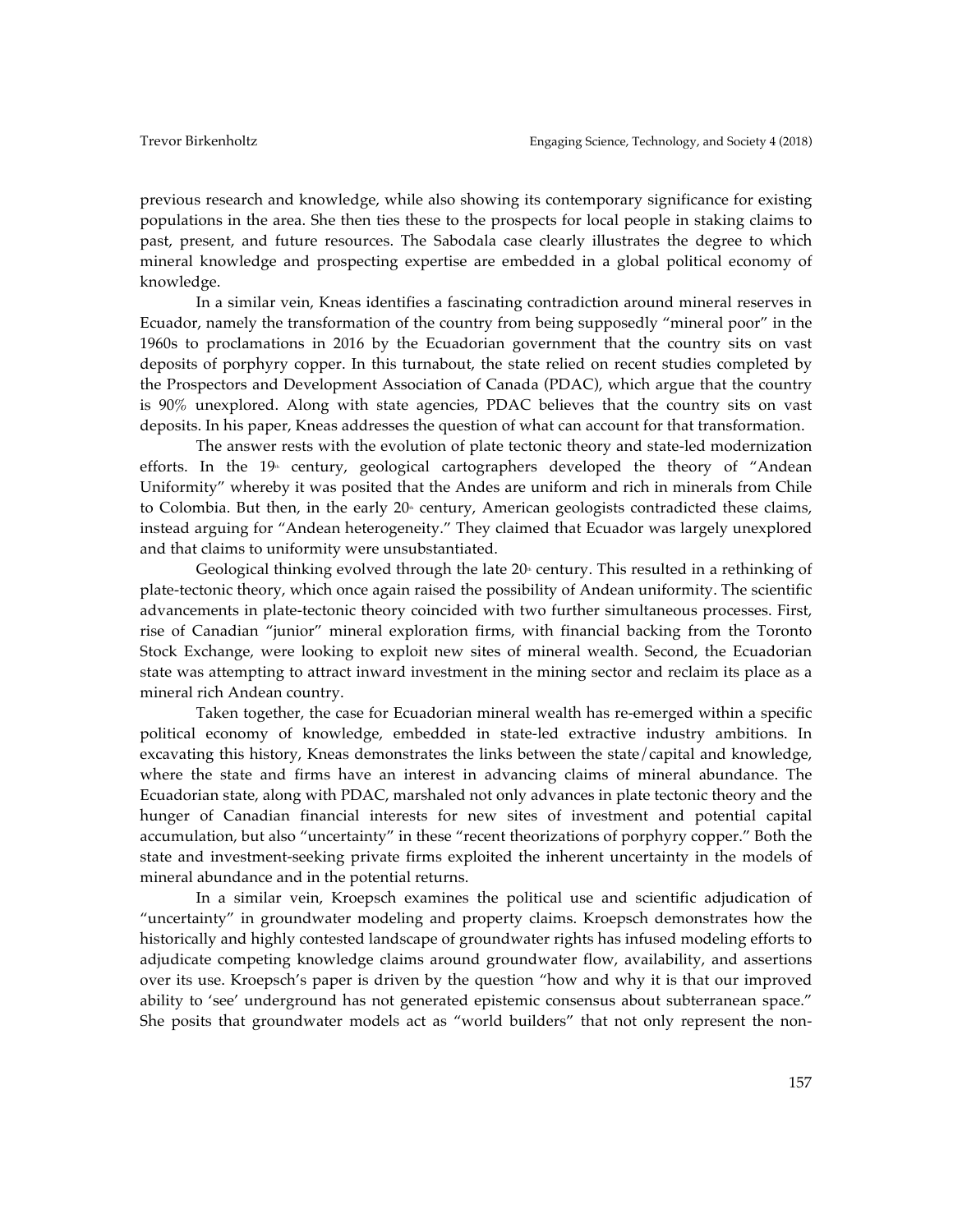human world, in this case groundwater, but also produce it. In doing so, they simultaneously mask the complex political, economic, and ecological relations that underpin them.

In her paper, she highlights the "inscrutability of the subsurface," which enables competing claims and theories to have particular sway in the adjudication process of claims making. Empirically, the article draws the case of the Fruitland (groundwater) Formation in Colorado to show how groundwater models produce "competing representations of subsurface nature," which then "unevenly embed and enact subsurface politics." She demonstrates how contrasting theories and models of groundwater dynamics produce scientific unknowns or uncertainty that lead to or undermine new policy formation via "adversary modeling." These competing models are used to identify hydrogeological unknowns for which more data are needed, leading to further model development and refinement, but also often more uncertainty. In doing so, she then illustrates how uncertainty is leveraged by differently situated stakeholders to fit their perspectives. This clearly has legal and governance implications. She also effectively demonstrates that this is a recursive process involving groundwater knowledge, uncertainty, governance, and advances in modeling. The process itself, as well as its outcomes, produces new spatial relations on the surface due to the rewriting of groundwater related legal instruments. The relationship demonstrated here between the surface and sub-surface also animates the fourth paper in the thematic collection.

Cumming takes us to Southern California in the first few decades of the 20th century to demonstrate how the production of surface spatial relations is based on subsurface geology. This period was a time when the prospect and discovery of oil in and around Los Angeles was remaking that space. He shows how processes of discovery and prospecting were wrapped up in efforts of social exclusion and capital accumulation. Indeed, the process of oil exploration and extraction in the Los Angeles Basin, which began in 1900, had by the 1930s, destroyed the values of many properties in the vicinities of extraction. Black communities were marginalized, denied access to housing credit and the direct benefits of the oil boom, and yet they bore the brunt of the negative externalities of oil production. This occurred through a mapping process that rendered property regulations weak in non-white residential spaces (see next section). This mapping process was underwritten by various local and expert knowledges.

In his paper, Cumming is particularly adept at highlighting the degree to which the past bears on the present and future. Specifically, he lays bare the links between the various expertise(s) that link oil extraction, real estate speculation, and residential segregation. These processes relied on the actively accumulating knowledge of hydrocarbon engineers, local informers who were working with appraisers, and industry scientists, whose findings of increased cancer risk in areas of petroleum extraction were suppressed. Here the production of expertise was embedded in a complex web of political economic relations between the oil industry engineers and scientists, the real estate industry, and local residents (including homeowners, realtors and lenders).

Smith and Smith carry forward many of the insights from the two previous papers by analyzing underground uncertainty and surface-subsurface co-production. To do so, they focus on the process of "commensuration"––the process of rendering objects comparable with respect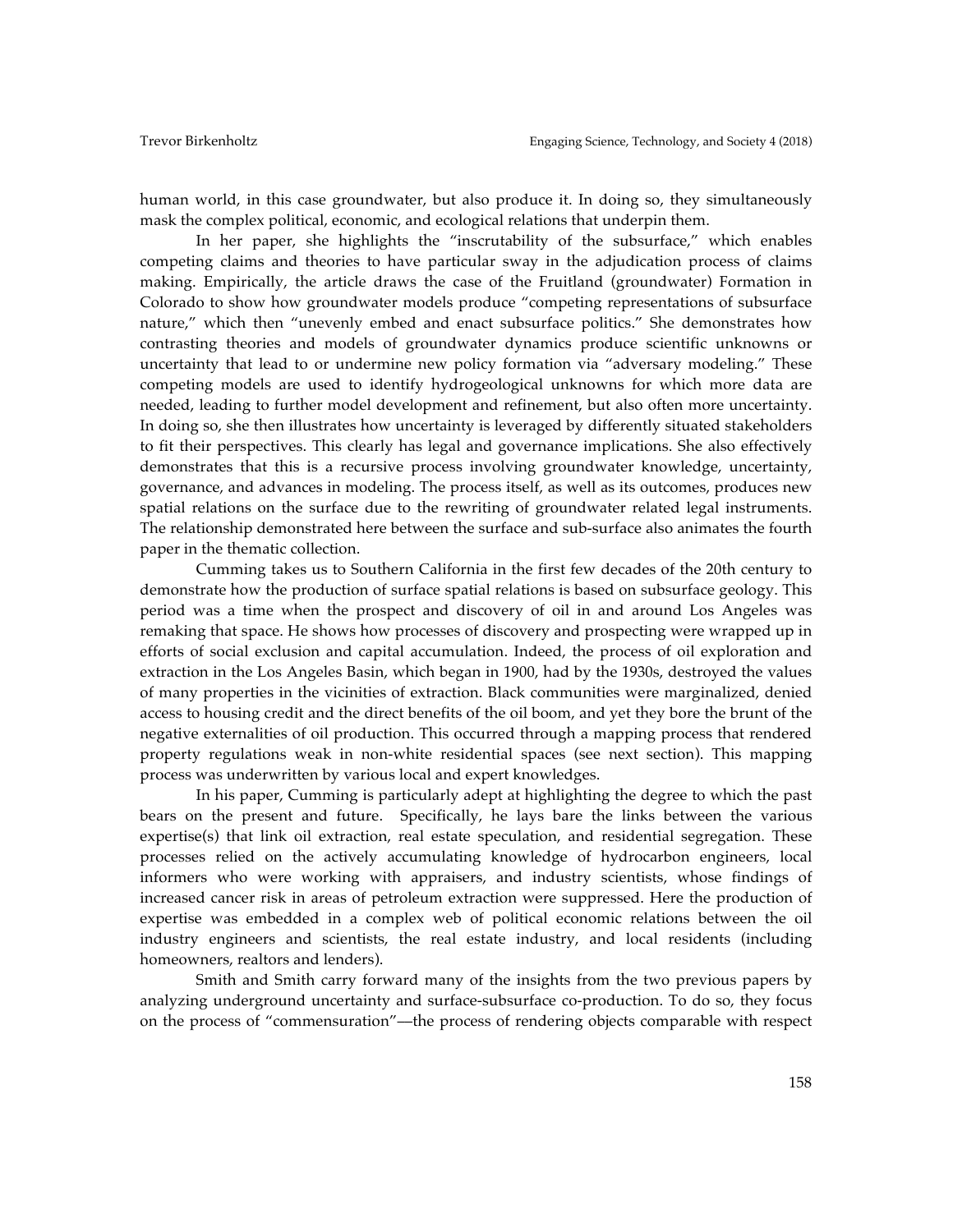to various forms of valuation. Drawing on recent work on commensuration, they are able to show the linkages between engineering accounts of risk focused on the subsurface and applied scientists' accounts of risk focused on surface implications. In their article, they draw on primary ethnographic data generated via interviews with engineers and applied scientists across a range of industries and seniority to highlight the process of translation through which surface and subsurface risk is mediated and adjudicated.

In fleshing out the process of translation, they draw on Erin Cech's (2013) concept––the "ideology of politicization" (where engineers view their work and actions as apolitical)––to characterize the social and material process of commensuration/translation through which engineers communicate risk and uncertainty to the general public who may be affected through mining activities. The engineers and applied scientists did this through mapping and modeling, which I return to below. Smith and Smith's key finding inverts this "ideology of politicization," by demonstrating that rather than rejecting the political nature of their work, engineers actually embraced it. Here I quote: "Yet in our research we found that community conflicts did not inspire practicing engineers and applied scientists to shore up and take shelter within the ideology of depoliticization and the social/technical dualism on which it depends, as scholars have noted for other industrial conflicts." Instead, these conflicts prompted them to "consider the subsurface and surface as interlinked, mutually dependent and, in some cases, mutually constitutive." The paper effectively demonstrates the links between "above ground" and "below ground risk," by putting these into dialogue to challenge the often-assumed existing links between hydrocarbon development and extraction with capitalism. In doing so, the authors provide points of entry that may yield less risky forms of mining.

In recounting these complex histories of hybrid ways of knowing the underground and rendering it legible, the authors demonstrate how advances in both method and theory are influenced by contemporary social events and problems. They further demonstrate that we must understand these efforts to know and render legible with respect to the broader processes of the political economy of knowledge, global flows of capital, and state modernization efforts. Evolving techniques of knowing have been central to this nonlinear process. Next, the five papers in this thematic collection make significant contributions to our understanding of the role of modeling, mapping, and legal technologies in rendering underground resources known and legible.

## **Expertise(s): Modeling, Mapping and Legal Technologies**

d'Avignon begins from the position that maps have a long history as tools of empire as a form of rule and control. But she moves beyond previous work that has demonstrated the way that statebased understandings of space and mapping imposed new ways of ordering space onto populations, to an understanding of mapping as an emergent property. In d'Avignon's rendering, mapping is a contested enterprise that emerges out of struggles between prospectors, experts, mining laws, shifting gold prices, new exploration and extraction techniques, and local expertise. In short, she demonstrates that mapping of minerals and underground resources to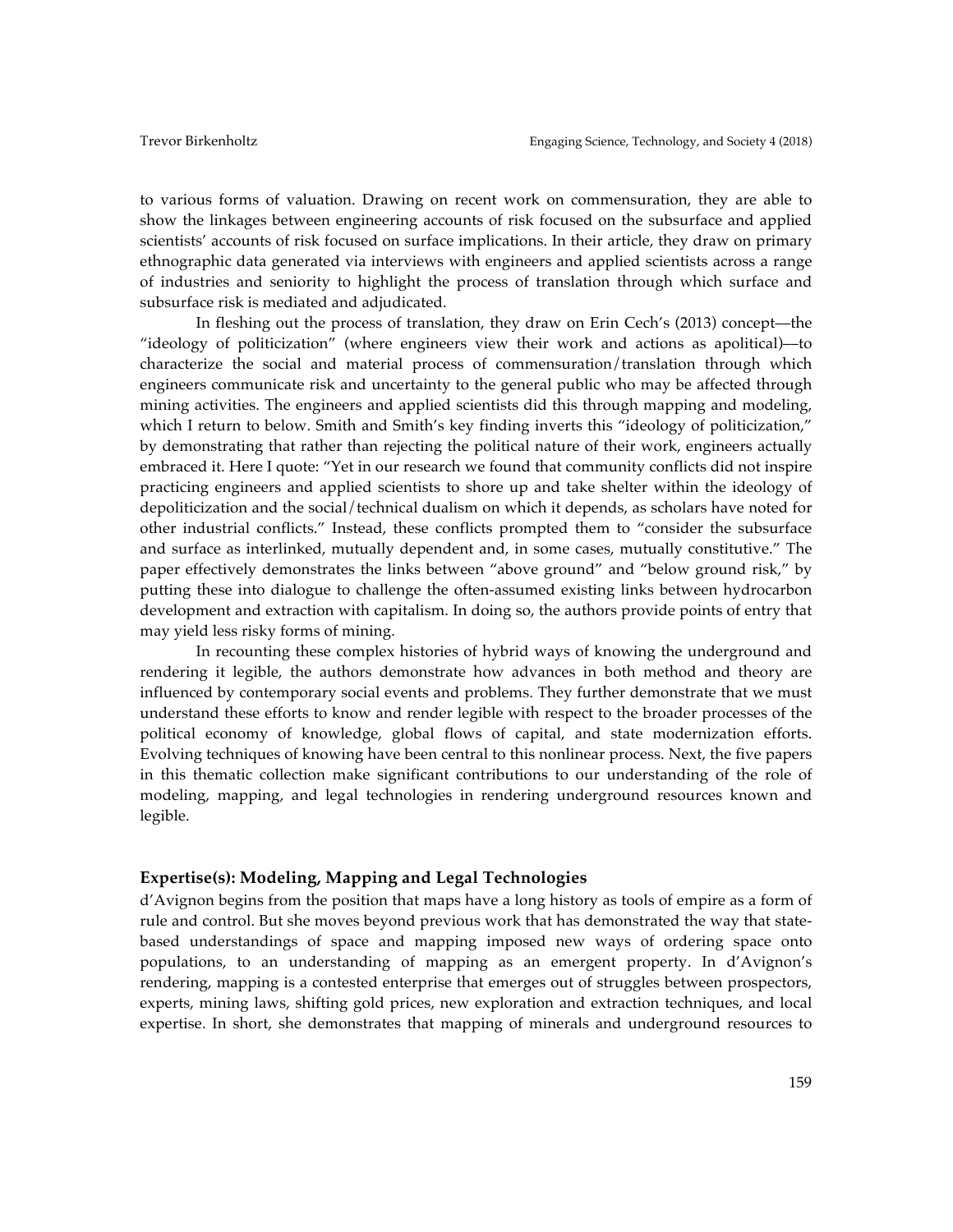produce the landscape as known and exploitable has always been a collaborative process. It involves local experts and their accumulated knowledge. This process entails a series of discursive and material machinations, moving from drawing board, to shelf, and to the field. It is likely that the sedimentation and mixing of these knowledges and their palimpsest character is rendered visible in the maps they produce.

Kneas also advances previous scholarly understandings of the role of mapping and exploiting mineral reserves in the Global South by unpacking the actors involved in this nonlinear historical process. Here he demonstrates how state, geological, and international experts incorporated, translated, and resolved competing geological knowledge claims. He places these processes within a context of evolving scientific understanding and the complex state power / political economy of Ecuador, including its modernization. Most importantly, he demonstrates how these debates around mineral abundance and mining potential are transforming the country even in the absence of existing mining operations. In doing so he shows how specific forms of knowing—data, models, mapping, exploration, sampling, local expertise were enrolled into this spatio-temporal process of transformation from mineral poor to mineral rich.

Kroepsch, as noted above, examines the problem of "inscrutability of the subsurface" in groundwater flow systems and the need to render these known and predictable in order to assign rights over the use of groundwater. To address this gap between knowledge of groundwater's materiality and the legal system that adjudicates rights, groundwater models are innovated and then pitted against each other. The process of "adversary modeling" is then used to produce various groundwater flow scenarios that groundwater experts draw on to make the case for their ability represent reality. But in doing so, the models themselves, as well as their human advocates, produce the very groundwater flow reality of use rights that they claim to represent. In both the Kneas and the Kroepsch articles, plate-tectonic models and computer-based modeling, respectively, render legible geological and groundwater processes, but in only partial ways. These models produce uncertainty rather than ameliorate it, which creates an interstice that allows government and private actors to facilitate international investment in the former and to argue for a lack of understanding and business as usual in the latter.

Next, Cumming illuminates a different but no less important form of formal technological knowing. He focuses on the role of legal technologies, in particular the Rule of Capture, which allows oil to be pumped at will by private landowners. The Rule of Capture states that private property owners have exclusive access to underground resources (e.g., oil or groundwater) beneath their land, but that the resource itself is not a private property until it is drawn to the surface. Then, because oil or groundwater does not follow surface property boundaries but rather has an interconnected/interconnecting flow, one landowner may legally extract as much of a resource as they desire, even to the point of diminishing a neighbors' resource. This produced a scramble for oil exploitation in early  $20<sup>*</sup>$  century Los Angeles that was underwritten by sophisticated property maps. Here, knowing the surface arrangement of land ownership was critical in enabling below-ground extraction. These maps were evolving as ongoing exploration led to new understandings of oil's spatially uneven distribution and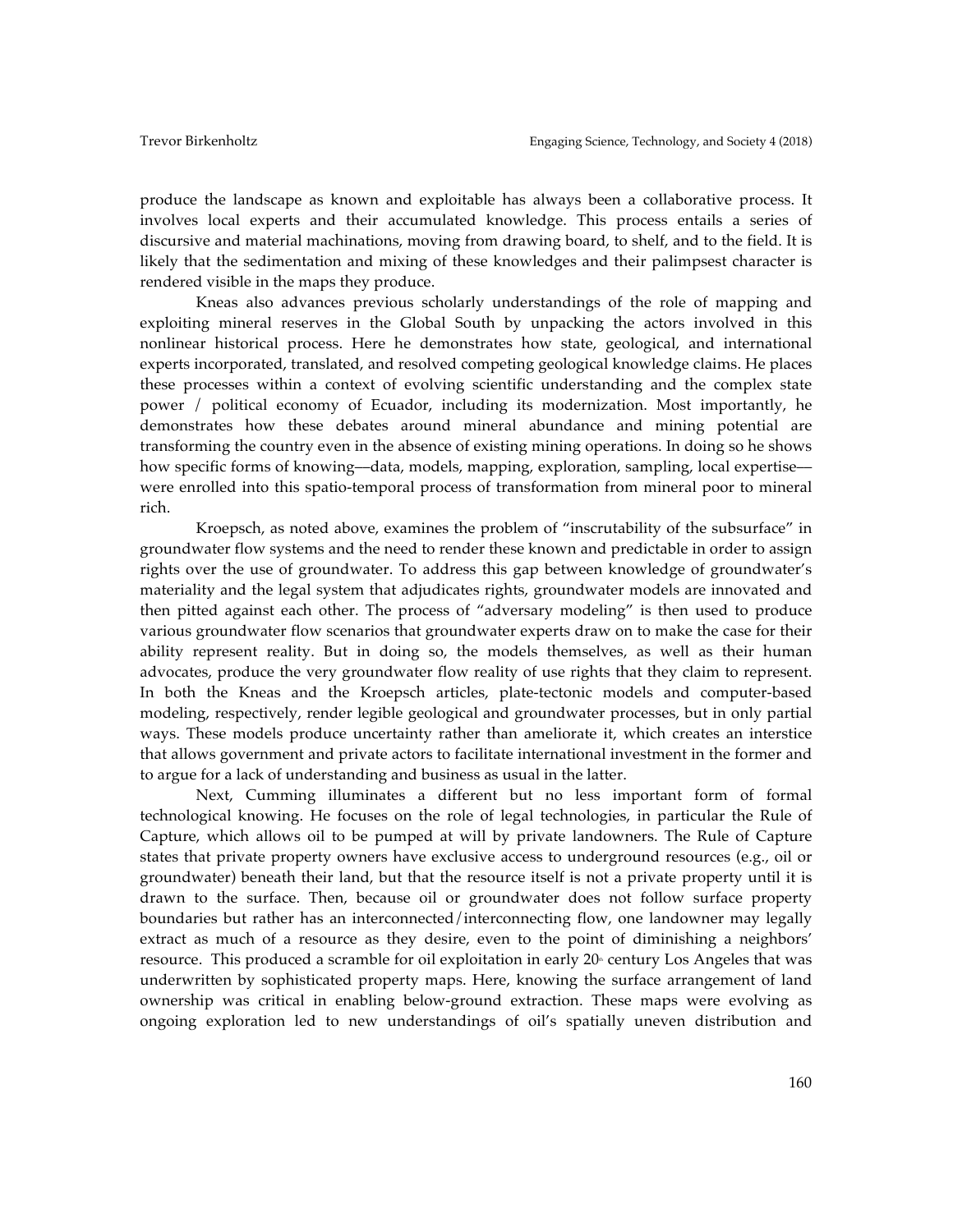potential well productivity. These maps, moreover, had a radical and ongoing impact on the surface distribution of benefits and harms from oil exploration and extraction.

Smith and Smith show a divergence from previous research that highlights the tensions between above (i.e. social) and below ground risk by showing that engineers and applied scientists turn to integrated mapping and modeling to commensurate notions and foci of risk. These are concerns that had historically been separated from the central concerns of representing the physicality of the landscape in a process of nature-society dualism making.

In sum, cartographic, mineral, and groundwater models not only offer only partial representations of the world but also produce the world represented. In doing, so models may render landscapes legible but they also produce uncertainty; it is by looking to this uncertainty that questions of power, agency, and social justice emerge.

### **Knowing is Not Politically Neutral: Representation, Social power, and Justice**

These accounts of exploration, discovery, knowledge hybridization, and modeling bear themselves out in contemporary struggles over truth claims and rendering resources legible in particular ways.

d'Avignon, for instance, demonstrates how the decades-long process of transforming the Sabodala mine into a known and exploitable resource depended upon the simultaneous valorization of local mineral knowledge and its erasure from official accounts. She writes: "The process that enabled this rock formation to become legible as a world-class gold deposit was collaborative and contentious." Rendering it invisible to contemporary experts continues to undermine laborers and the distribution of benefits.

This also occurs in the Kneas piece, in that historically state led exploration, knowledge generation, and discovery were subsidized by the state only to be taken over by Canadian mining firms. While the state may reap some benefits from giving out mining leases, locally affected populations will bear the brunt of environmental externalities.

Kroepsch shows how models confer and deny standing to people and water in groundwater disputes; in other words, how models "serve as 'world builders' both under the ground and above it." The author concludes by asking a much larger and more trenchant question, which is increasingly being lost in the debate about data, expertise and governance: what kind of world ought to be built? This is a normative question that has significant implications in the increasingly arid and hydrologically uncertain American West.

Cumming connects the links between oil extraction and real estate speculation, and the segregation that ensued was both driver and outcome of racial and environmental inequality, as black and Latino families live disproportionately near petro-chemical refineries. So, while they bear the costs of these negative externalities (e.g., cancer-causing benzene leaks, subject to corporate cover-ups), they are reaping none of the direct benefits. Moreover, these populations have been systematically marginalized by federal lending programs through redlining processes that ensured they would be unable to move away from these areas. This occurred in tandem with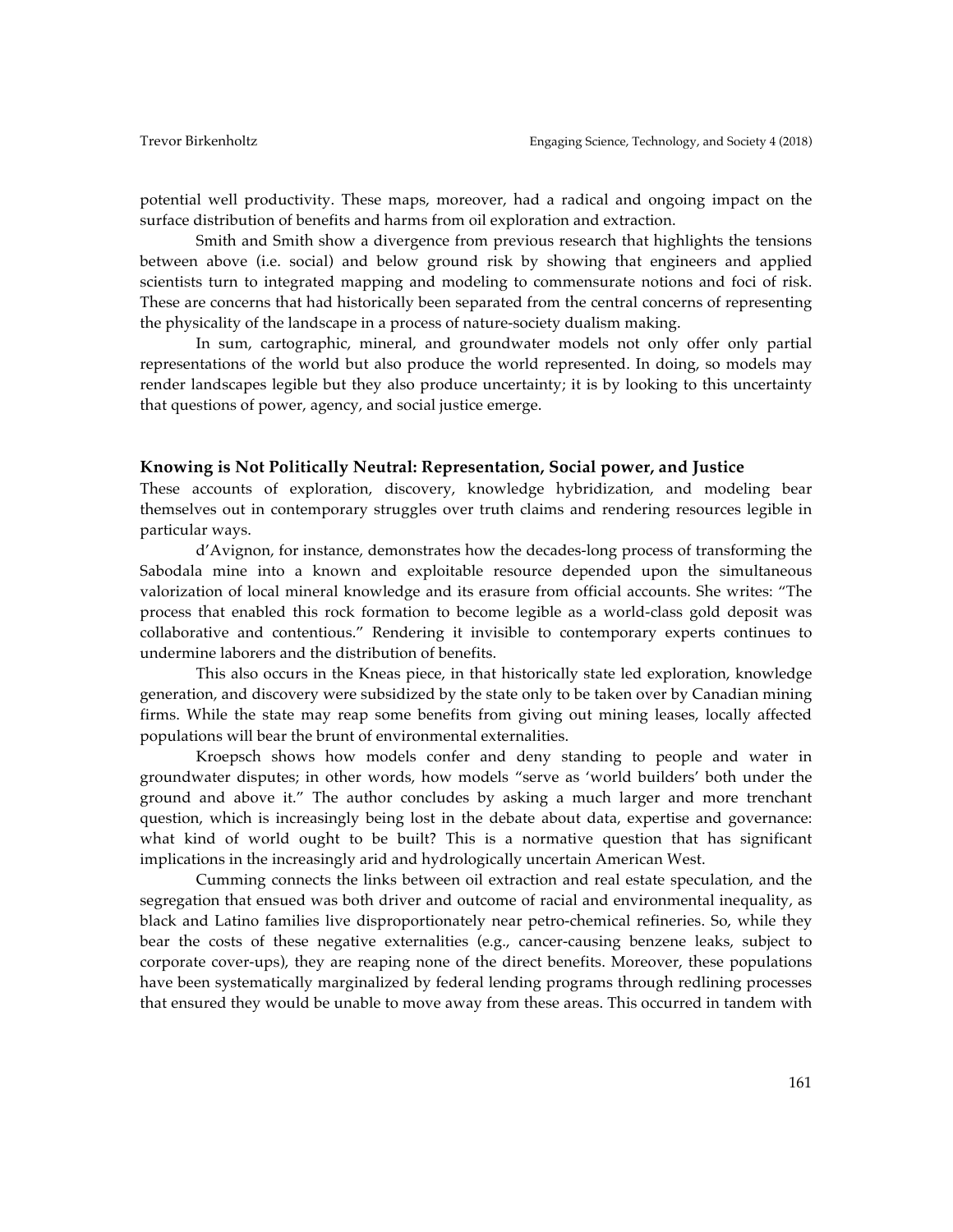institutionalized insecurity in terms of guaranteeing weak property controls of these groups, allowing for continued contamination by the petro-chemical industry.

The Cumming narrative is one of the co-production of oil and exclusion, of producing the surface and sub-surface simultaneously. While much of the environmental justice literature describes the patterns of environmental injustice, Cumming describes its production, the patterns that are produced, and the interests they serve

Finally, Smith and Smith's conclusion—that those concerned with the underground and those concerned with above ground relations can work together to commensurate their differences towards better outcomes––has major implications for policy and political tactics. The papers demonstrate that knowledge of the underground is embedded in social processes and reflects particular aspects and patterns of society. But in these processes of knowing, claims making, and adjudication are opportunities for resistance.

#### **Conclusion**

This is an inspiring set of papers that is sure to challenge ways of thinking about and studying the underground in both the social sciences and STS. It is also likely to motivate a new generation of scholars to examine the underground as an object of study. These five papers stake out a vibrant research agenda in an emerging field of "an STS of the Underground."

Moving forward, the articles in this thematic collection challenge us 1) to engage the production of expertise and forms of knowing by producing new, competing and/or complementary forms of knowledge of complex underground materialities; 2) to create new metaphors for explaining and describing these phenomena to supplant existing signifiers (such as stock, resource, replenish, etc.); and 3) to study experts and formal modeling techniques in order to become conversant in the language of modelers.

Taken together the articles point to the crucial work that is needed to advance how we think about risk, uncertainty, and societal implications of the underground. Addressing the above points, scholars of an "STS of the Underground" will be positioned to help reconstruct the worlds in which they want to live.

## **Acknowledgement**

I am grateful to Abby Kinchy, Roopali Phadke, and Jessica Smith for inviting me to participate in the NSF-funded workshop on STS Underground, hosted by the Colorado School of Mines. I would also like to thank the workshop participants, and especially the five authors in this special issue, for sharing their ideas with me and for allowing me to participate in their scholarly process. Finally, my humblest appreciation goes to Katie Vann, Managing editor with Engaging Science, Technology, and Society, for her patience and for her timely support in helping me to finalize this commentary.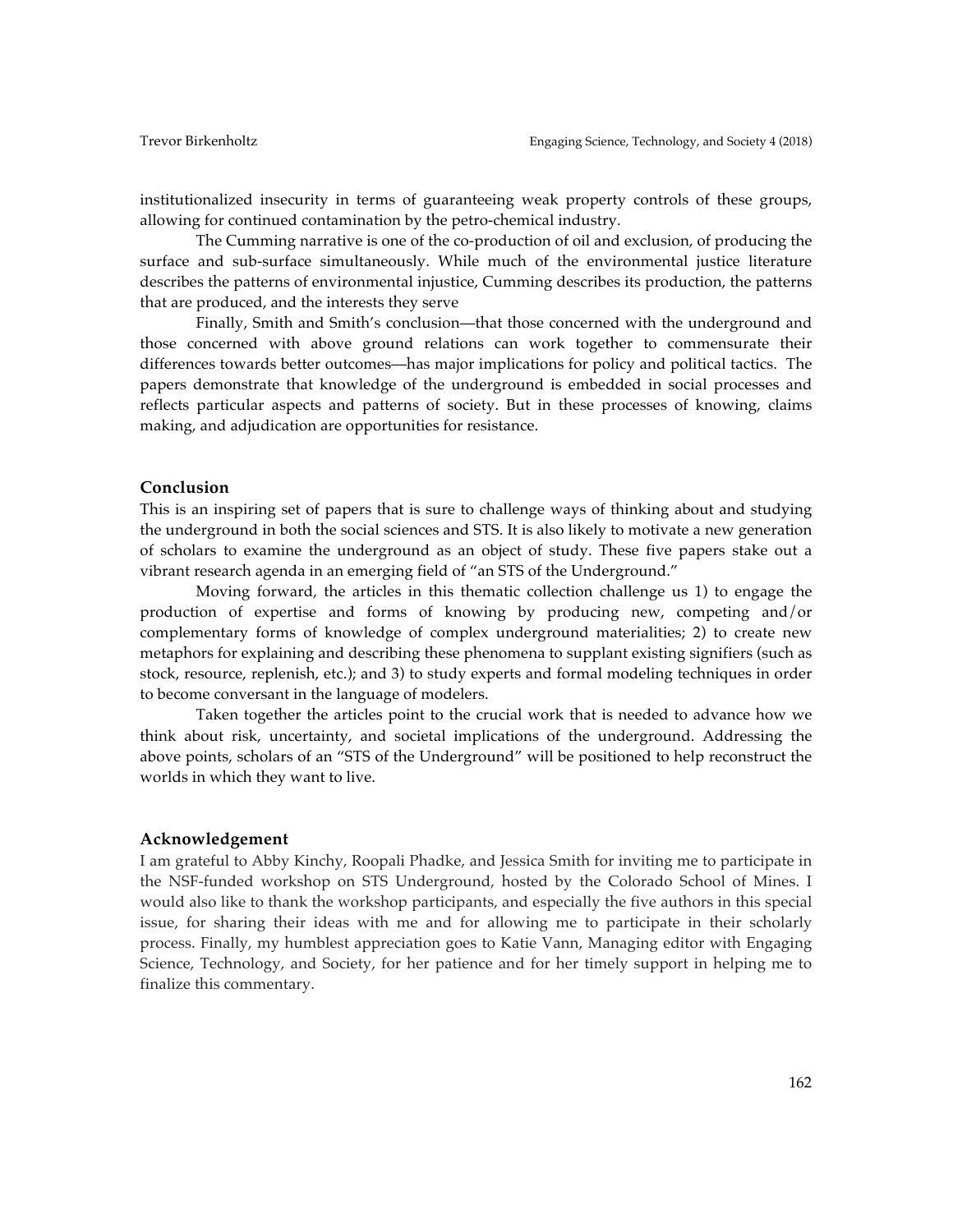### **Author Biography**

Trevor Birkenholtz is a cultural and political ecologist, and development geographer. His work attempts to link the political economy of access to and control over environmental resources, and ecological change (political ecology), to issues of technology, knowledge, and social power, more typical of research in science and technology studies (STS).

# **References**

- Adas, M. (1989) Machines as the Measure of Men. *Science, Technology and Ideologies of Western Dominance***,** 15.
- Bakker, K. & G. Bridge (2006) Material worlds? Resource geographies and thematter of nature'. *Progress in human geography,* 30**,** 5-27.
- Bebbington, A., L. Hinojosa, D. H. Bebbington, M. L. Burneo & X. Warnaars (2008) Contention and ambiguity: Mining and the possibilities of development. *Development and change,* 39**,** 887-914.
- Birkenholtz, T. (2008) Contesting expertise: The politics of environmental knowledge in northern Indian groundwater practices. *Geoforum,* 39**,** 466-482.
- Bridge, G. (2004) Contested terrain: mining and the environment. *Annu. Rev. Environ. Resour.,* 29**,** 205-259.
- Cech, Erin A. 2013. "The (Mis)Framing of Social Justice: Why Meritocracy and Depoliticization Hinder Engineers' Ability to Think About Social Injustices," in *Engineering Education for Social Justice: Critical Explorations and Opportunities,* edited by Juan Lucena. New York: Springer. Pp. 67-84.
- Cordell, D. & S. White (2015) Tracking phosphorus security: indicators of phosphorus vulnerability in the global food system. *Food Security,* 7**,** 337-350.
- Cozzens, S. E., S. Gatchair, K.-S. Kim, G. Ordonez & A. Supnithadnaporn (2008) Knowledge and development. *The Handbook of Science and Technology Studies***,** 787-811.
- Crampton, J. W. & J. Krygier (2005) An introduction to critical cartography. *ACME: An International Journal for Critical Geographies,* 4**,** 11-33.
- Cutter, S. L., B. J. Boruff & W. L. Shirley (2003) Social vulnerability to environmental hazards. *Social science quarterly,* 84**,** 242-261.
- Hecht, G. (2002) Rupture-talk in the nuclear age: conjugating colonial power in Africa. *Social Studies of Science,* 32**,** 691-727.
- Hurley, P. T., & Arı, Y. (2011). Mining (dis) amenity: The political ecology of mining opposition in the Kaz (Ida) Mountain region of western Turkey. *Development and change, 42*(6), 1393- 1415.
- Horowitz, L. S. (2010) "Twenty years is yesterday": Science, multinational mining, and the political ecology of trust in New Caledonia. *Geoforum,* 41**,** 617-626.
- Huber, M. T. 2013. *Lifeblood: Oil, freedom, and the forces of capital*. U of Minnesota Press.
- Perreault, T. (2013) Dispossession by accumulation? Mining, water and the nature of enclosure on the Bolivian Altiplano. *Antipode,* 45**,** 1050-1069.